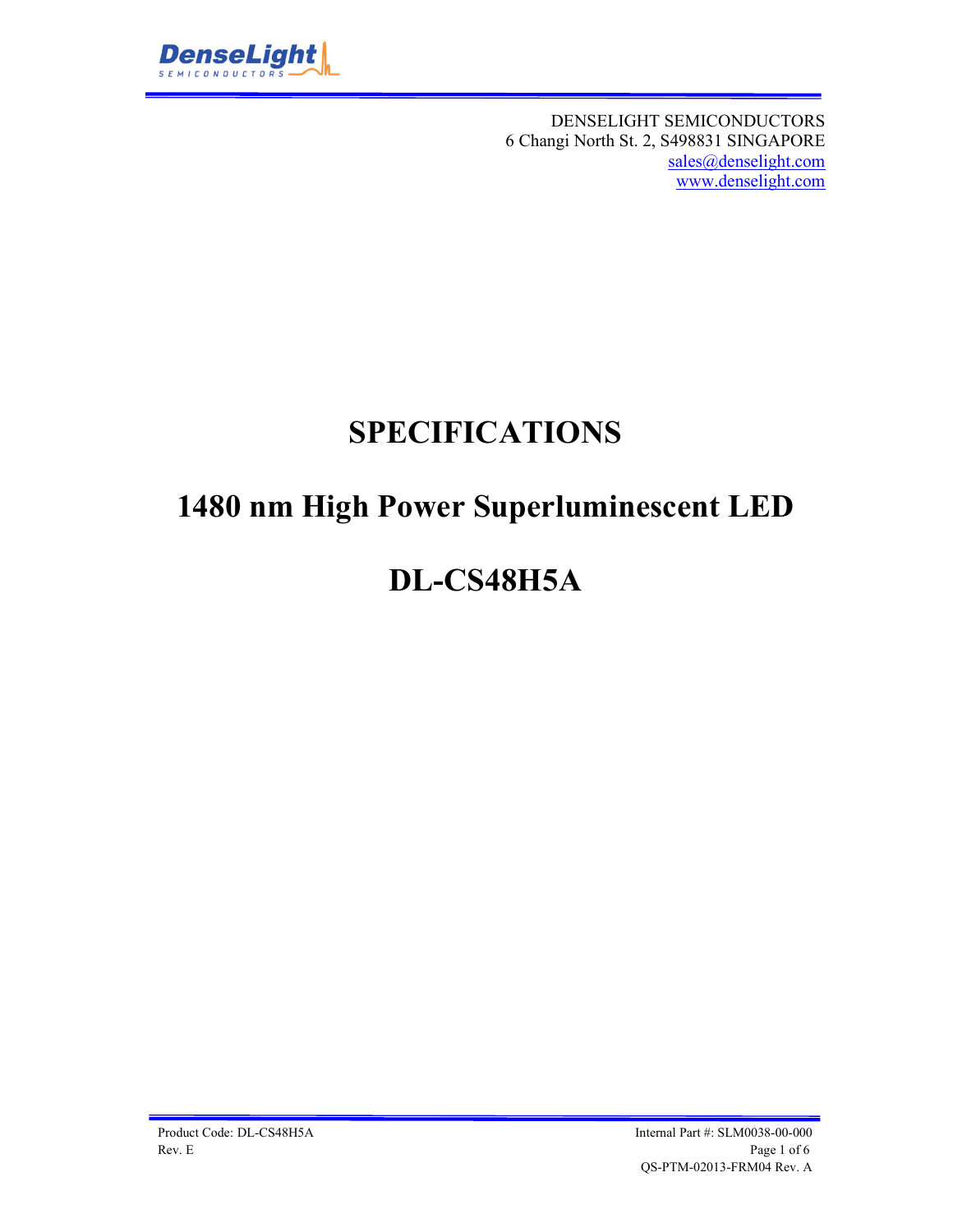## **A. PRODUCT DESCRIPTION**

The DenseLight DL-CS48H5A series is a broadband SLED that operates in a true inherent superluminescent mode. This superluminescent property generates broader band at higher drive currents in contrast to other conventional SLEDs which are ASE-based, where high drive tends to give narrower band. Its low coherence reduces Rayleigh backscattering noise. Coupled with high power and large spectral width, it offsets photoreceiver noise and improves spatial resolution (in OCT) and measurand sensitivity (in sensors). The SLED is available in 14-pin BTF package. It is compliance with the requirements of Bellcore Document GR-468-CORE.

Enabled by DensePIC<sup>TM</sup> spread spectra bandgap engineering technology, future generations of DenseLight SLEDs promise higher chip powers (up to 50mW possible), and broader spectral bands (beyond 120nm). Higher levels of integration may feature integrated SLEDs with phase modulators, optical couplers and photodetectors into a complete optical sensor chipset.

For responsive prototyping enquiries please email: info@denselight.com

### **B. FEATURES**

- Ex-fiber output power of  $>15$ mW
- 3dB bandwidth of >45nm
- Typical spectral modulation of 0.2dB
- 14-pin BTF package
- Single mode fiber

### **C. APPLICATIONS**

- Fiber Optic Gyroscope
- Optical Test Instrument
- Fiber Optic Sensors
- Fiber Optic Communications
- Optical Coherence Tomography
- Biomedical Imaging Device
- Clinical Healing Equipment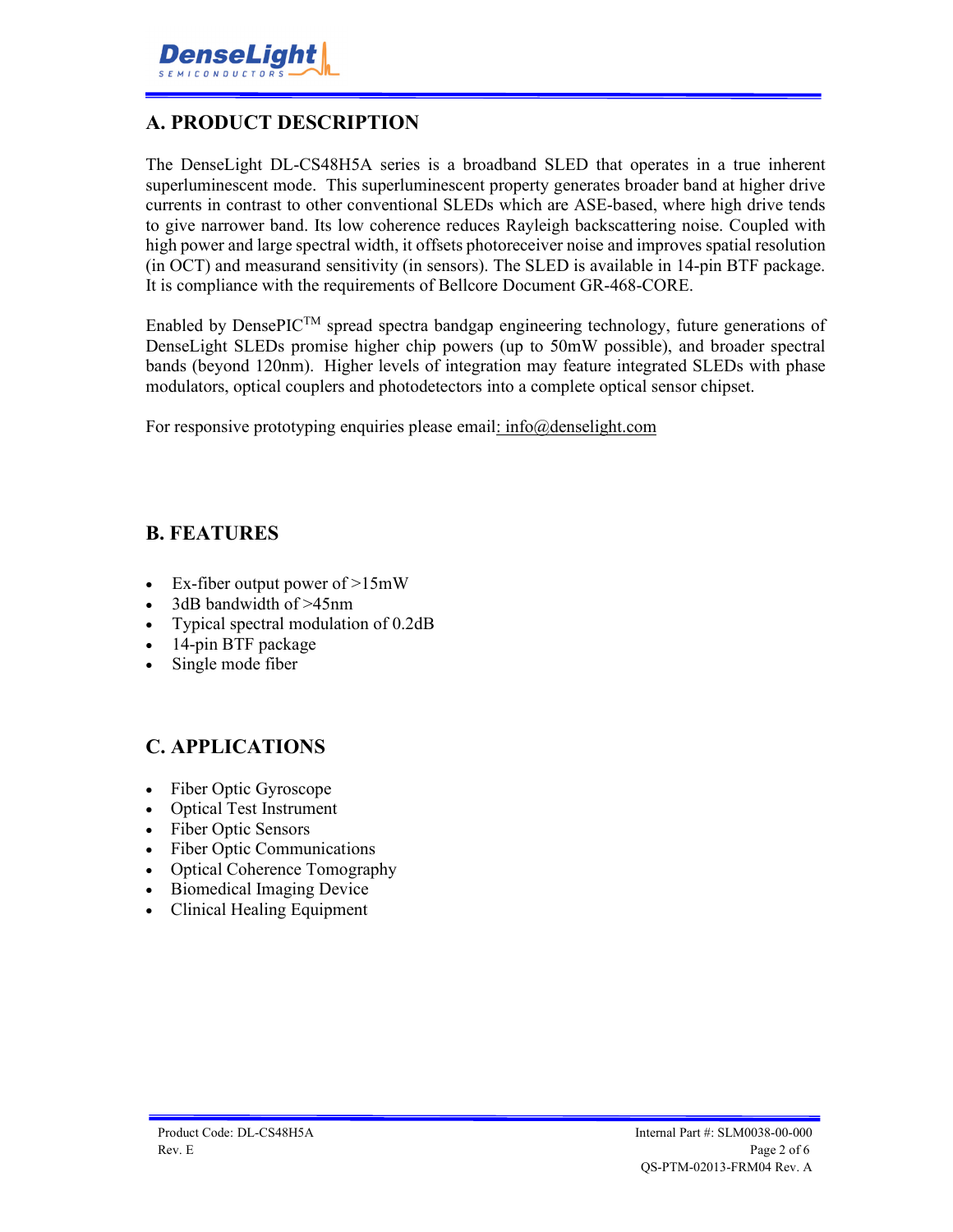

# **D. ABSOLUTE MAXIMUM RATINGS**

| <b>Parameter</b>                | <b>Symbol</b>     | Condition                | Min      | Max | Unit            |
|---------------------------------|-------------------|--------------------------|----------|-----|-----------------|
| Reverse voltage                 | $\rm V_R$         | $\overline{\phantom{a}}$ |          | 2   | V               |
| Forward current                 | $I_F$             |                          |          | 400 | mA              |
| Forward voltage                 | $\rm V_F$         | $I_{op}$                 |          | 2.5 | V               |
| Case temperature                | $T_c$             | $I_{op}$                 | $-40$    | 70  | $\rm ^{\circ}C$ |
| $SLED$ temperature <sup>1</sup> | T <sub>SLED</sub> | $I_{op}$                 | $\theta$ | 70  | $\rm ^{\circ}C$ |
| Thermoelectric cooler voltage   | $\rm V_{TEC}$     |                          |          | 3.0 | V               |
| Thermoelectric cooler current   | I <sub>TEC</sub>  |                          |          | 1.8 | A               |
| Storage temperature             | $T_{\text{stg}}$  | Unbiased                 | $-40$    | 85  | $\rm ^{\circ}C$ |
| Storage humidity                |                   |                          | 5        | 85  | %RH             |
| Electro static discharge (ESD)  | V <sub>ESD</sub>  | Human body<br>model      |          | 500 | V               |
| Lead soldering temperature      | $S_{temp}$        |                          |          | 260 | $\rm ^{\circ}C$ |
| Lead soldering time             | $S_{time}$        |                          |          | 10  | sec             |

## **E. SPECIFICATIONS (TSLED = 25 C)**

| <b>Parameter</b>              | <b>Symbol</b>    | Condition         | Min                      | <b>Typ</b> | <b>Max</b>               | Unit      |
|-------------------------------|------------------|-------------------|--------------------------|------------|--------------------------|-----------|
| Operating current             | $I_{op}$         |                   | $\overline{\phantom{0}}$ |            | 350                      | mA        |
| Forward voltage               | $V_{\rm F}$      | $I_{op}$          | $\overline{\phantom{a}}$ |            | $\overline{2}$           | V         |
| Power in SMF                  | $P_{o}$          | $I_{op}$          | 15                       |            | $\overline{\phantom{a}}$ | mW        |
| Central wavelength            | λ                | $I_{op}$          | 1460                     | 1480       | 1500                     | nm        |
| Bandwidth                     | <b>B</b> FWHM    | $I_{op}$          | 45                       | 50         | $\overline{\phantom{a}}$ | nm        |
| Spectrum modulation           | R                | $I_{op}$          | $\overline{\phantom{a}}$ | 0.2        | 0.35                     | dB        |
| Thermistor resistance         | $R_{therm}$      | $T = 25 °C$       | 9.5                      | 10         | 10.5                     | $k\Omega$ |
| Thermoelectric cooler voltage | V <sub>TEC</sub> | $I_{op}$          | $\overline{\phantom{a}}$ |            | 2.5                      | V         |
| Thermoelectric cooler current | $\rm I_{TEC}$    | $\mathbf{I}_{op}$ | $\overline{\phantom{0}}$ |            | 1.1                      | A         |

 $1$ <sup>1</sup> T<sub>SLED</sub> is monitored by internal thermistor with external pin out.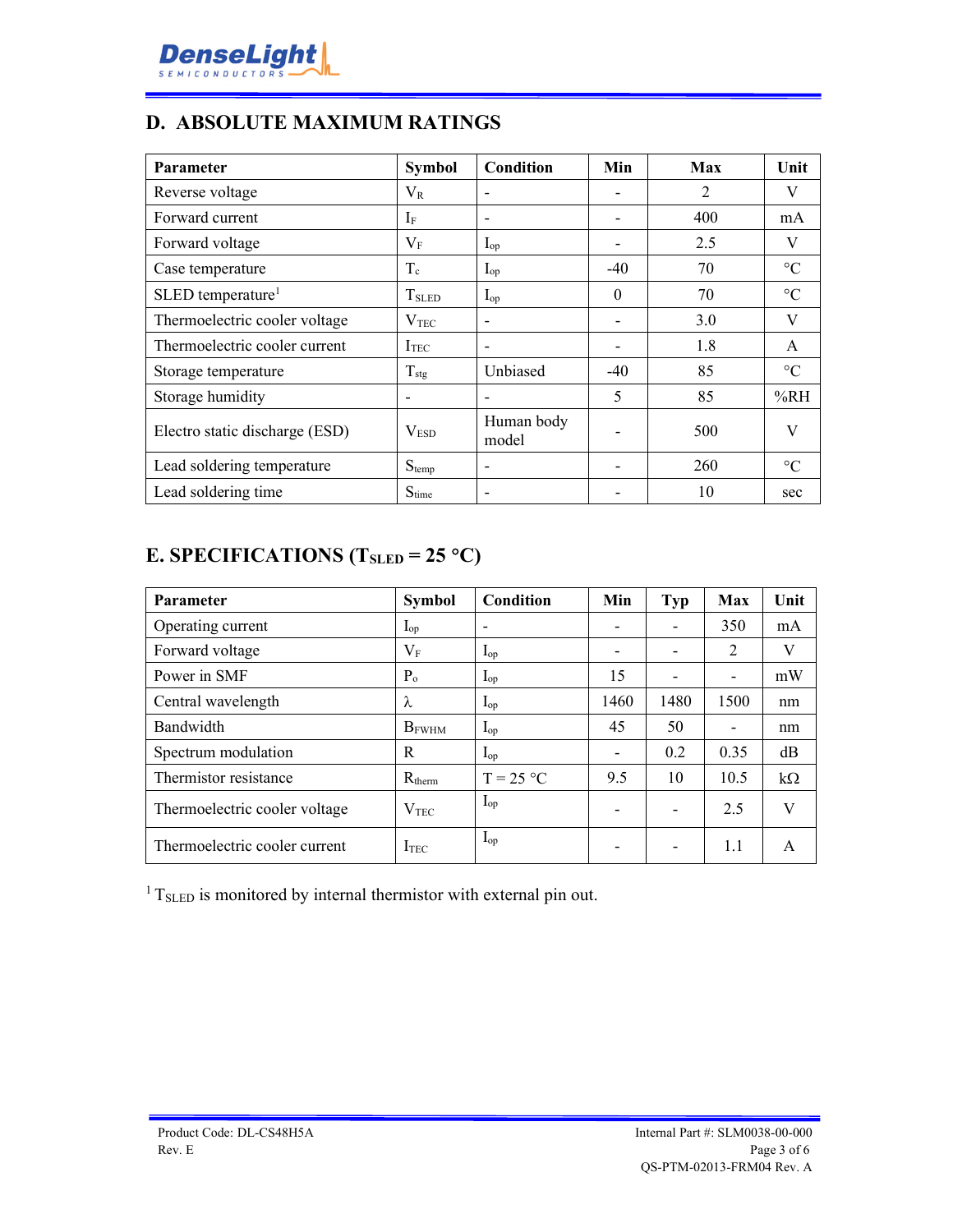

## **F. PACKAGE**

### **BTF package**

| Part                 | <b>Description</b>     |
|----------------------|------------------------|
| Package type         | <b>BTF</b>             |
| Fiber:               | <b>SMF-28</b>          |
| <b>MFD</b>           | $10 \mu m$             |
| Cladding diameter    | $125 \mu m$            |
| Coating diameter     | $245 \mu m$            |
| Jacket               | $900 \mu m$ loose tube |
| Fiber pigtail length | lm                     |
| Fiber bending radius | $>40$ mm               |
| Connector            | FC/APC                 |
| Dimensions           | See figure             |



| Pin Assignment |                    |  |
|----------------|--------------------|--|
| 1              | TEC+               |  |
| $\overline{2}$ | <b>THE RMISTOR</b> |  |
| 3              |                    |  |
| 4              |                    |  |
| 5              | <b>THE RMISTOR</b> |  |
| 6              |                    |  |
| 7              |                    |  |
| 8              |                    |  |
| 9              |                    |  |
| 10             | SLED ANODE +       |  |
| 11             | SLED CATHODE -     |  |
| 12             |                    |  |
| 13             | CASE               |  |
| 14             | TEC -              |  |

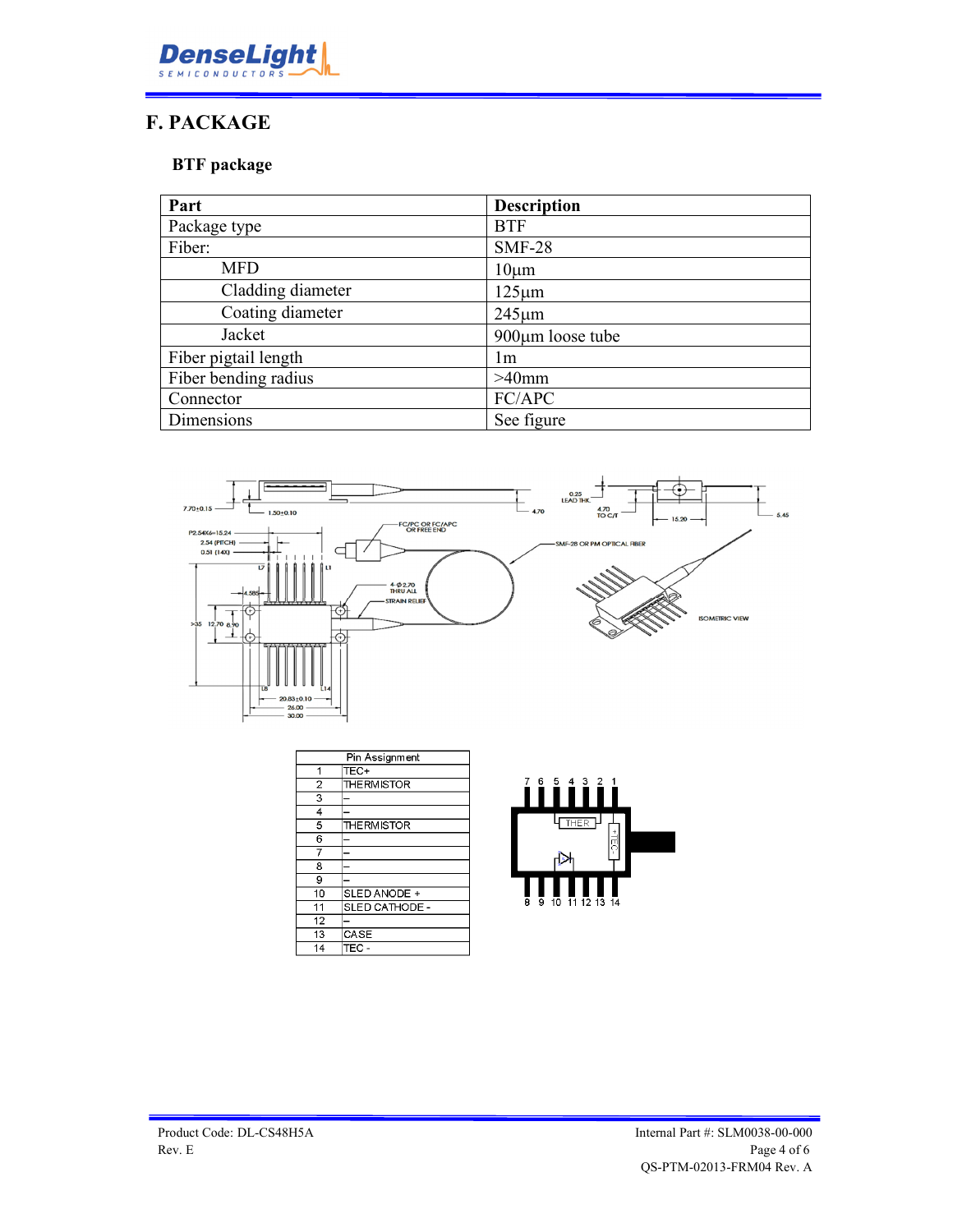

#### **G. TYPICAL PERFORMANCE CHARACTERISTICS**

Operating condition:  $T_{\text{SLED}} = 25 \text{ °C}$ 



**P-I Curve**



**Spontaneous Emission Spectrum**







**Spectrum Modulation**